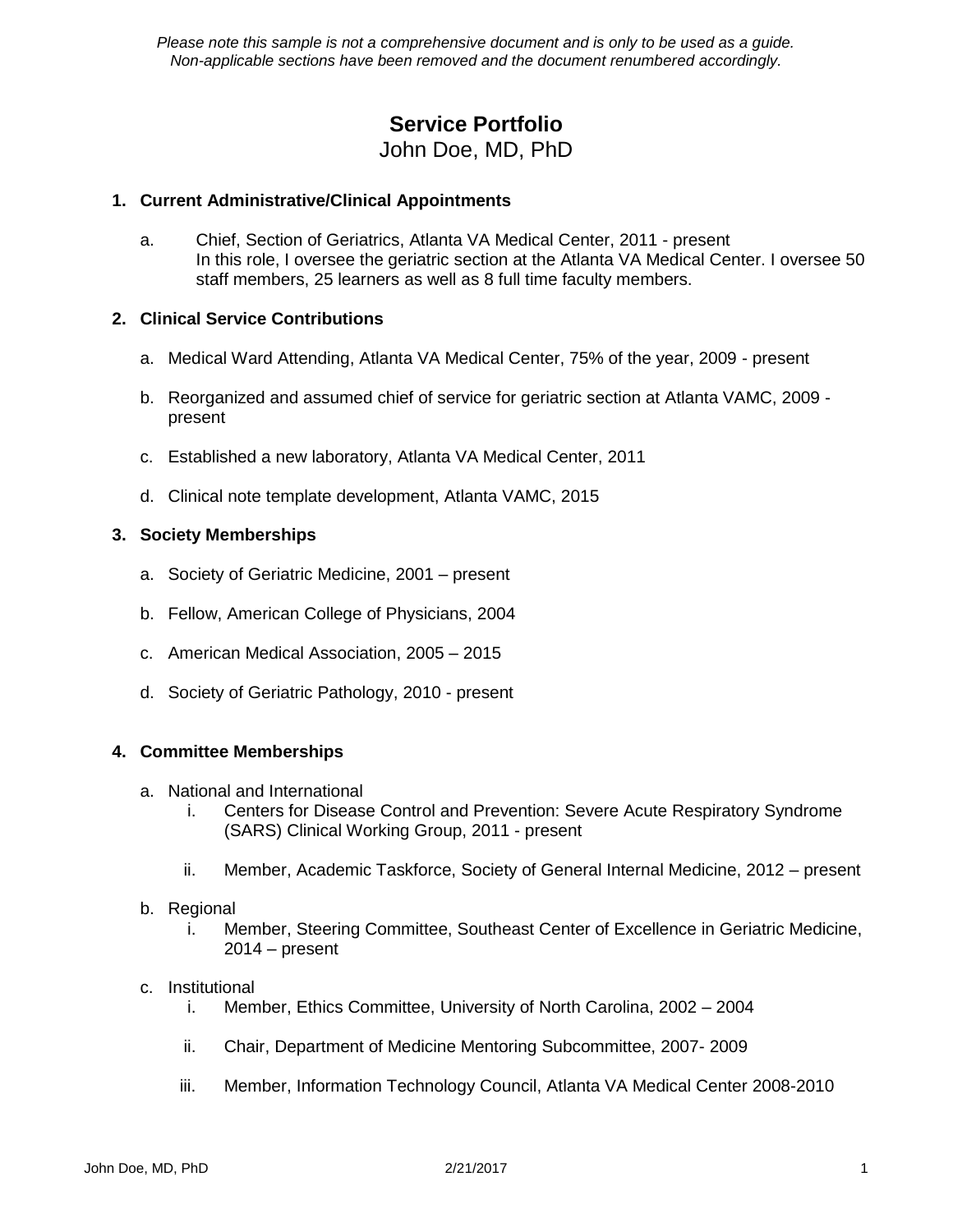*Please note this sample is not a comprehensive document and is only to be used as a guide. Non-applicable sections have been removed and the document renumbered accordingly.* 

- iv. Member, Pharmacy and Therapeutic Committee, Atlanta VA Medical Center, 2008 present
- v. Member, School of Medicine Faculty Development Advisory Committee, 2015 present

## **5. Peer Review Activities**

### a. **Grants**

- i. National and International
	- 1. National American College of Physicians, 2013
- ii. Regional
	- 1. American College of Physicians, Georgia Chapter, 2012 present

### b. **Manuscripts**

- i. *JAMA*, 2008 2012
- ii. *American Journal of Geriatric Medicine*, 2011 present
- iii. *Geriatric Medicine in America*, 2012 present

### c. **Conference Abstracts**

- i. National and International
	- 1. American Geriatrics Society, Annual Scientific Meeting, Abstract Reviewer, 2013 present
- ii. Regional
	- 1. Georgia Chapter, American Geriatrics Society, Annual Scientific Meeting, Abstract Reviewer, 2010 - present

## **6. Editorships and Editorial Boards**

Editorial Board, Journal of Geriatric Research, 2014 - present

### **7. Organization of Conferences**

- a. National and International
	- i. Administrative Positions: Chair, American Society for Geriatric Medicine, Organizing Committee, Annual Society Meeting, 2010 - 2012

Member, Organizing Committee, Annual Meeting of the Society of Geriatric Pathology,